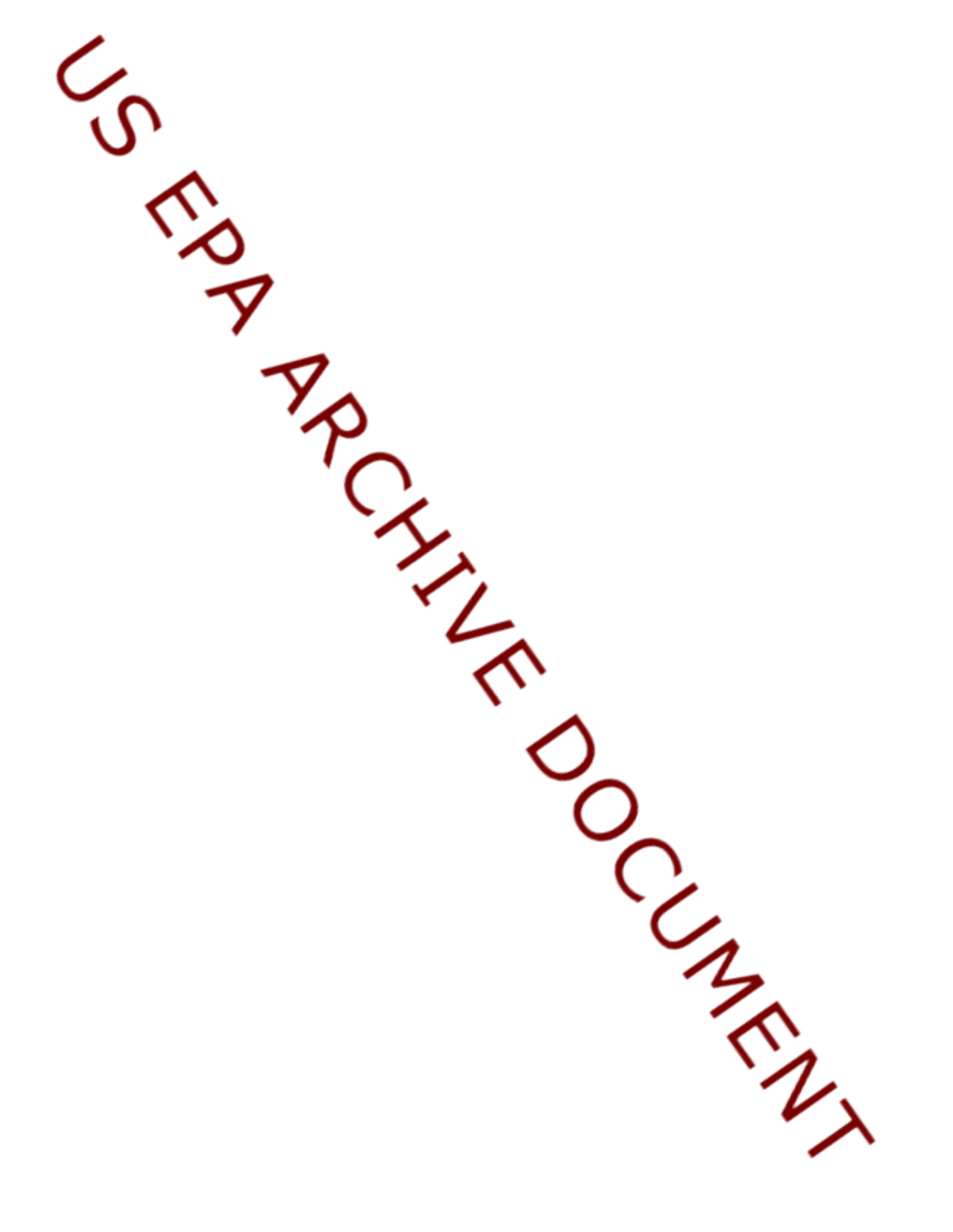# **Technical Factsheet on: ETHYLENE DIBROMIDE (EDB)**

## [List of Contaminants](http://www.epa.gov/safewater/hfacts.html)

 As part of the Drinking Water and Health pages, this fact sheet is part of a larger publication: **National Primary Drinking Water Regulations** 

Drinking Water Standards MCLG: zero mg/l MCL: 0.00005 mg/l HAL(child): 1 day: 0.008 mg/l; 10-day: 0.008 mg/l

## **Health Effects Summary**

Acute: EPA has found ethylene dibromide (EDB) to potentially cause a variety of acute health effects, including damage to the liver, stomach, and adrenal cortex along with significant reproductive system toxicity, particularly the testes.

Drinking water levels which are considered "safe" for short-term exposures: For a 10-kg (22 lb.) child consuming 1 liter of water per day, a one-day exposure of 0.008 mg/L or a ten-day exposure to 0.008 mg/L.

Chronic: A lifetime exposure to EDB at levels above the MCL has the potential to damage the respiratory system, nervous system, liver, heart, and kidneys.

Cancer: There is some evidence that EDB may have the potential to cause cancer from a lifetime exposure at levels above the MCL.

### **Usage Patterns**

Ethylene dibromide is mainly used (83% of all use) as a scavenger for lead in anti-knock gasoline mixtures, particularly in aviation fuel. Other uses (17%) include: solvent for resins, gums, and waxes; in waterproofing preparations; as a chemical intermediate in the synthesis of dyes and pharmaceuticals; and as a fumigant, insecticide, nematicide for grains and fruit.

### **Release Patterns**

 Monitoring of ethylene bromide in ocean water and ocean air suggests that ethylene bromide may be formed naturally in the ocean as a result of macro algae growth.

 wastewater and emissions from its use as a solvent for resins, gums, and waxes and; as a chemical Artificial releases include: evaporative losses associated with the use, storage, and transport of leaded gasoline in which it is used as a lead scavenger; spills and leaking storage tanks for leaded gasoline; exhaust from vehicles using leaded gasoline; emissions from its former use as a fumigant for soil, grain, fruits, vegetables, tobacco, and seed uses which have recently been restricted or discontinued; intermediate in the synthesis of dyes and pharmaceuticals; residue in fumigated food.

 refineries. The largest of these releases occurred in California and Missouri. From 1987 to 1993, according to the Toxics Release Inventory EDB releases to land totalled 2,670 lbs., and water releases totalled 2,554 lbs. These releases were primarily from facilities classified as petroleum

### **Environmental Fate**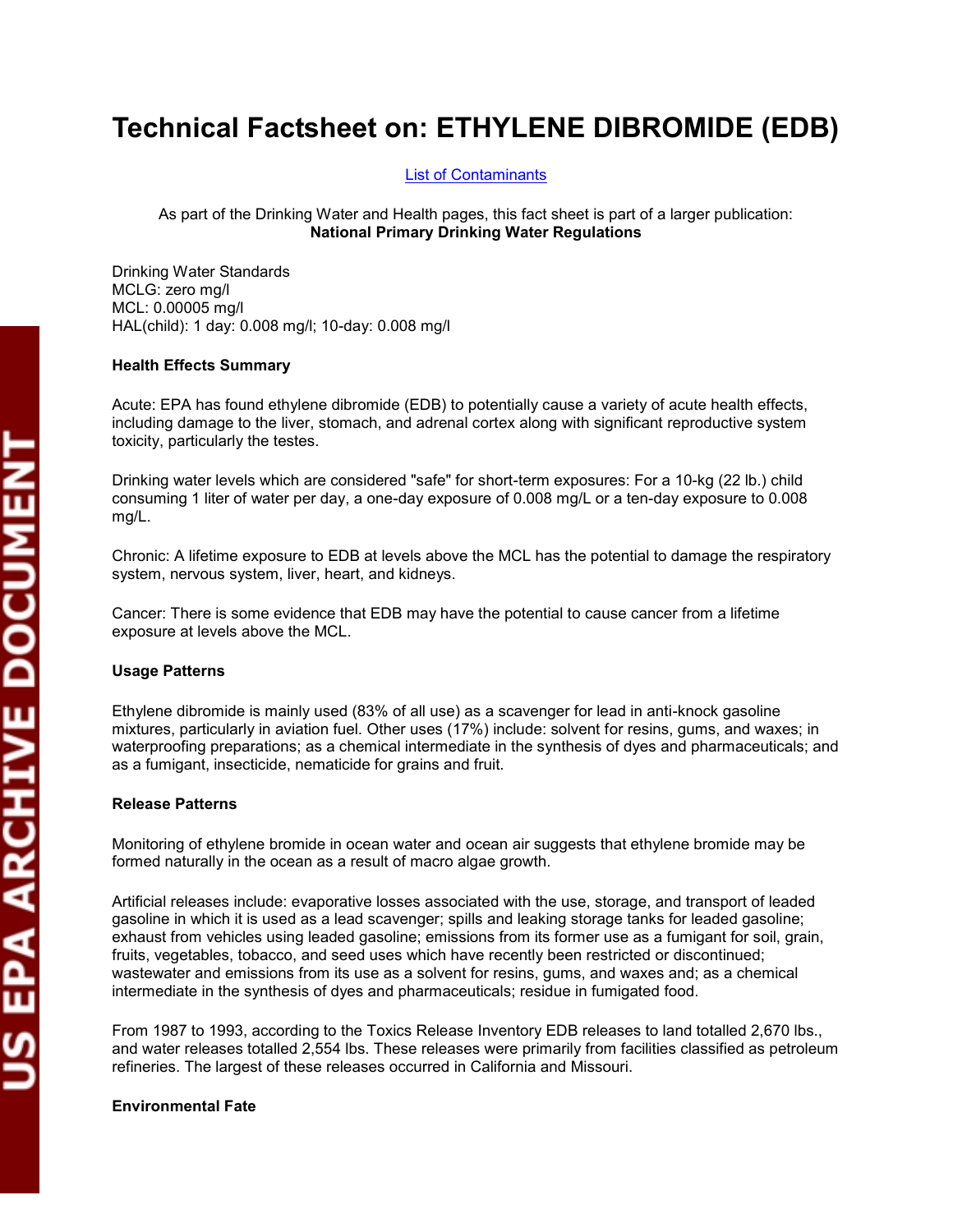When spilled on land or applied to land during soil fumigation, ethylene dibromide will exhibit low to However, in typical fields where gaseous ethylene dibromide has been used as a soil fumigant, 99% of the ethylene dibromide used in fumigation is in the sorbed state. moderate adsorption and has been found in groundwater. Measured KOC values range from 14 to 160.

 years after its last known application; the long persistence was the result of entrapment in intraparticle Persistence can vary greatly from soil to soil. In one laboratory screening study using 100 soils, half-lives ranging from 1.5 to 18 weeks were determined. In one field, ethylene bromide was detected in soil 19 micropores of the soil. Low Koc values and detection in various ground waters indicate that ethylene bromide will leach in soil. The relatively high vapor pressure (11.2 mm Hg) indicates evaporation will occur from soil surfaces.

 In the atmosphere, ethylene dibromide will degrade by reaction with photochemically produced hydroxyl radicals (half life 32 days).

The primary removal process for ethylene bromide in surface water is volatilization. Under normal conditions, the volatilization half-life from a typical river and lake are about one day and 5 days, respectively.

 yr at 25 deg C, to 13.2 yr at pH7 and 20 deg C. But hydrolysis catalyzed by the presence of various In ground waters (such as aquifers) where volatilization does not occur, ethylene bromide can be degraded by biodegradation and hydrolysis. Uncatalyzed hydrolysis is slow, with half-lives reported of 6 natural substances (such as HS ion) may be competitive with biodegradation (half-life of 1-2 months). It reacts with photochemically produced hydroxyl radicals with a half life of 32 days or a 2.2% loss per sunlit day. Ethylene bromide does not directly photolyze when exposed to uv light between 300 and 400 nm.

 Biodegradation can be a primary degradation process in soil. A review of available biodegradation data pertaining to ethylene bromide concluded that ethylene bromide is biotransformed fairly readily in the environment; lifetimes can be as short as several days in surface soils and as long as many months in aquifer materials.

The measured log BCF in fish is < 1 indicating that ethylene dibromide does not bioconcentrate in fish.

## **Chemical/ Physical Properties**

CAS Number: 106-93-4

Color/ Form/Odor: Colorless, heavy liquid; mildly sweet chloroform-like odor.

M.P.: 9.8 C B.P.: 131-132 C

Vapor Pressure: 11.2 mm Hg

Density/Spec. Grav.: 2.2 g/ml

Octanol/Water Partition (Kow): Log Kow = 135

Solubilities: 40 g/L of water at 25 C

Soil sorption coefficient (Koc): low to moderate; Koc = 14 to 160

Odor/Taste Thresholds: N/A